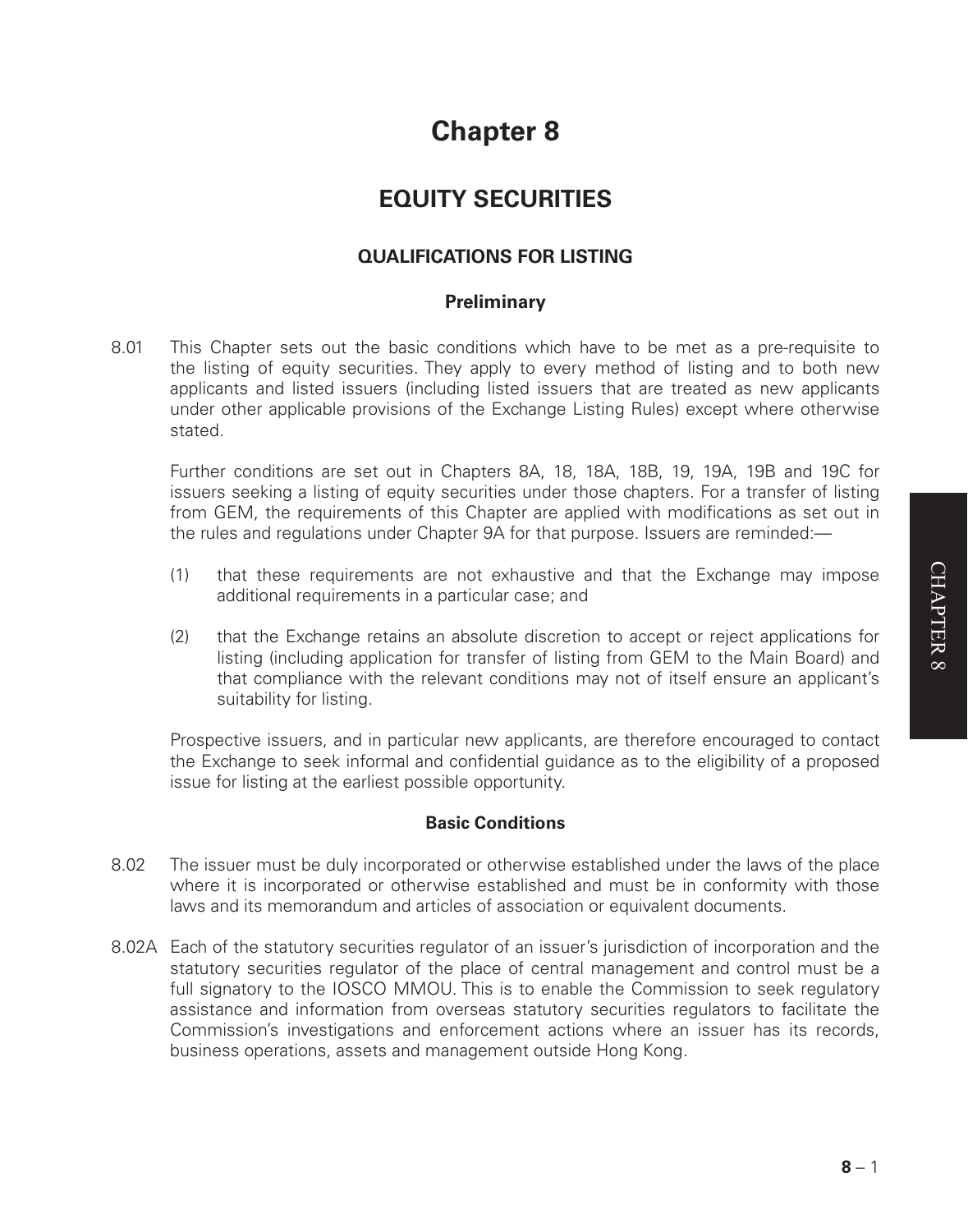- 8.02B The Exchange may waive rule 8.02A in an individual case only with the Commission's explicit consent having regard to whether there are adequate arrangements to enable the Commission to access financial and operational information (such as books and records) on an issuer's business in the relevant place of incorporation and place of central management and control for its investigation and enforcement purposes.
- 8.03 An issuer which is a Hong Kong company must not be a private company within the meaning of section 11 of the Companies Ordinance.
- 8.04 Both the issuer and its business must, in the opinion of the Exchange, be suitable for listing.
- 8.05 The issuer must satisfy either the profit test in rule 8.05(1) or the market capitalisation/ revenue/cash flow test in rule 8.05(2) or the market capitalisation/revenue test in rule 8.05(3).

#### *The profit test*

- (1) To meet the profit test, a new applicant must have an adequate trading record under substantially the same management and ownership. This means that the issuer, or its group (excluding any associated companies and other entities whose results are recorded in the issuer's financial statements using the equity method of accounting), as the case may be, must satisfy each of the following:
	- (a) a trading record of not less than three financial years (see rule 4.04) during which the profit attributable to shareholders must, in respect of the most recent year, be not less than HK\$35,000,000 and, in respect of the two preceding years, be in aggregate not less than HK\$45,000,000. The profit mentioned above should exclude any income or loss of the issuer, or its group, generated by activities outside the ordinary and usual course of its business;
	- (b) management continuity for at least the three preceding financial years; and
	- (c) ownership continuity and control for at least the most recent audited financial year.

#### *The market capitalisation/revenue/cash flow test*

- (2) To meet the market capitalisation/revenue/cash flow test, a new applicant must satisfy each of the following:
	- (a) a trading record of not less than three financial years;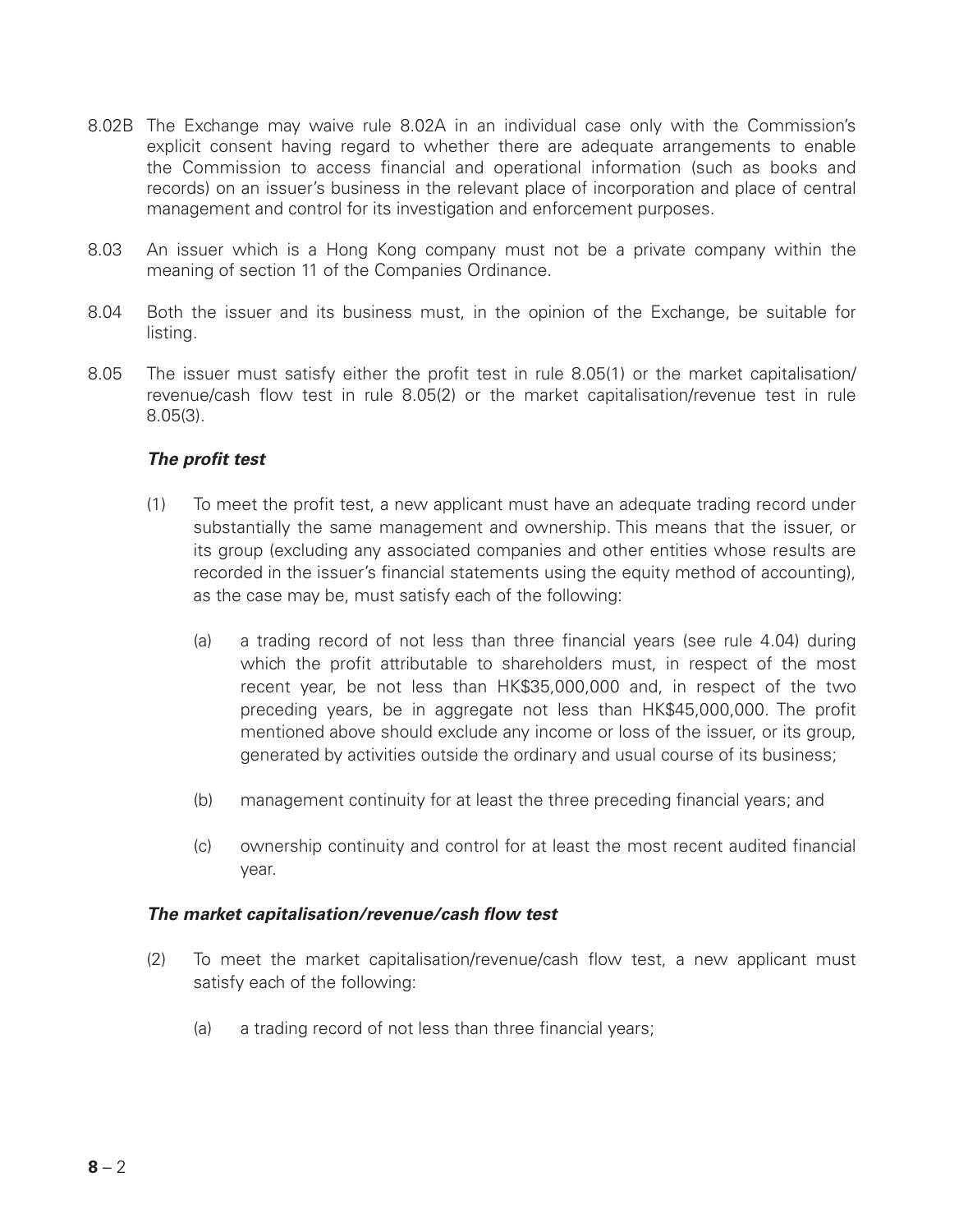- (b) management continuity for at least the three preceding financial years;
- (c) ownership continuity and control for at least the most recent audited financial year;
- (d) a market capitalisation of at least HK\$2,000,000,000 at the time of listing;
- (e) revenue of at least HK\$500,000,000 for the most recent audited financial year; and
- (f) positive cash flow from operating activities carried out by the new applicant, or its group, that are to be listed of at least HK\$100,000,000 in aggregate for the three preceding financial years.

#### *The market capitalisation/revenue test*

- (3) To meet the market capitalisation/revenue test, a new applicant must satisfy each of the following, unless waived by the Exchange under rule 8.05A:
	- (a) a trading record of at least three financial years;
	- (b) management continuity for at least the three preceding financial years;
	- (c) ownership continuity and control for at least the most recent audited financial year;
	- (d) a market capitalisation of at least HK\$4,000,000,000 at the time of listing; and
	- (e) revenue of at least HK\$500,000,000 for the most recent audited financial year.
- (4) For the purpose of rules 8.05(2) and (3), only revenue arising from the principal activities of the new applicant and not items of revenue and gains that arise incidentally will be recognised. Revenue arising from "book" transactions, such as banner barter transactions or writing back of accounting provisions or other similar activities resulting from mere book entries, will be disregarded.
- 8.05A In the case of the market capitalisation/revenue test, the Exchange will accept a shorter trading record period under substantially the same management as required under rule 8.05(3) (a) and (b) if the new applicant is able to demonstrate the following:
	- (1) the directors and management of the new applicant have sufficient and satisfactory experience of at least three years in the line of business and industry of the new applicant. Details of such experience must be disclosed in the listing document of the new applicant; and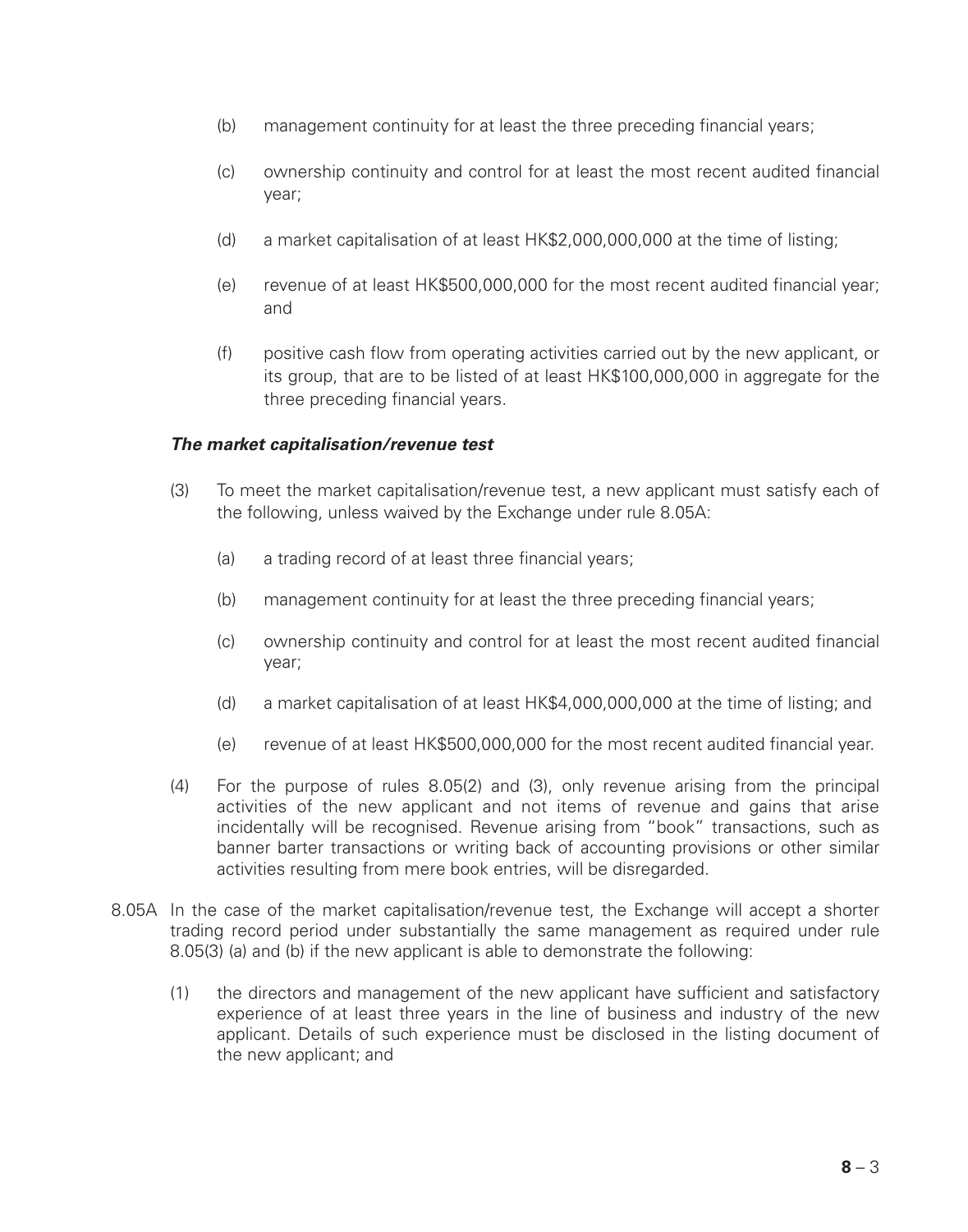(2) management continuity for the most recent audited financial year.

*Note: Mineral Companies relying on this provision must comply with the more onerous requirements of Listing Rule 18.04.*

- 8.05B The Exchange may accept a shorter trading record period and/or may vary or waive the above profit or other financial standards requirement in rule 8.05 in the following cases:—
	- (1) mineral companies to which the provisions of Chapter 18 apply; or
	- (2) newly formed 'project' companies, for example a company formed to construct a major infrastructure project. The Exchange considers that "infrastructure projects" are projects which create the basic physical structures or foundations for the delivery of essential public goods and services that are necessary for the economic development of a territory or country. Examples of infrastructure projects include the construction of roads, bridges, tunnels, railways, mass transit systems, water and sewage systems, power plants, telecommunication systems, seaports and airports. A new applicant of such 'project' companies must be able to demonstrate that:
		- (a) it is a party to and has the right to build and operate (or participate in the results from the operation of) a particular infrastructure project(s). The project(s) may be carried out by the applicant company directly or through subsidiaries or joint venture companies. Companies which finance, but do not undertake the development of the project(s), will not be considered under rule 8.05B(2);
		- (b) at the time of listing, it is not engaged in any businesses other than those stipulated in the infrastructure project mandate(s) or contract(s);
		- (c) the infrastructure project(s) must be carried out under a long term concession or mandate (there should normally be at least 15 years remaining in each concession or mandate at the time of listing) awarded by government and be of a substantial size (to be of substantial size, the applicant company's share of the total capital cost of the projects should normally be at least HK\$1 billion);
		- (d) where it is involved in more than one project, the majority of its projects are in the pre-construction or construction stage;
		- (e) the bulk of the proceeds of the offering will be used to finance the construction of the project(s) and not principally to repay indebtedness or to acquire other non-infrastructure assets;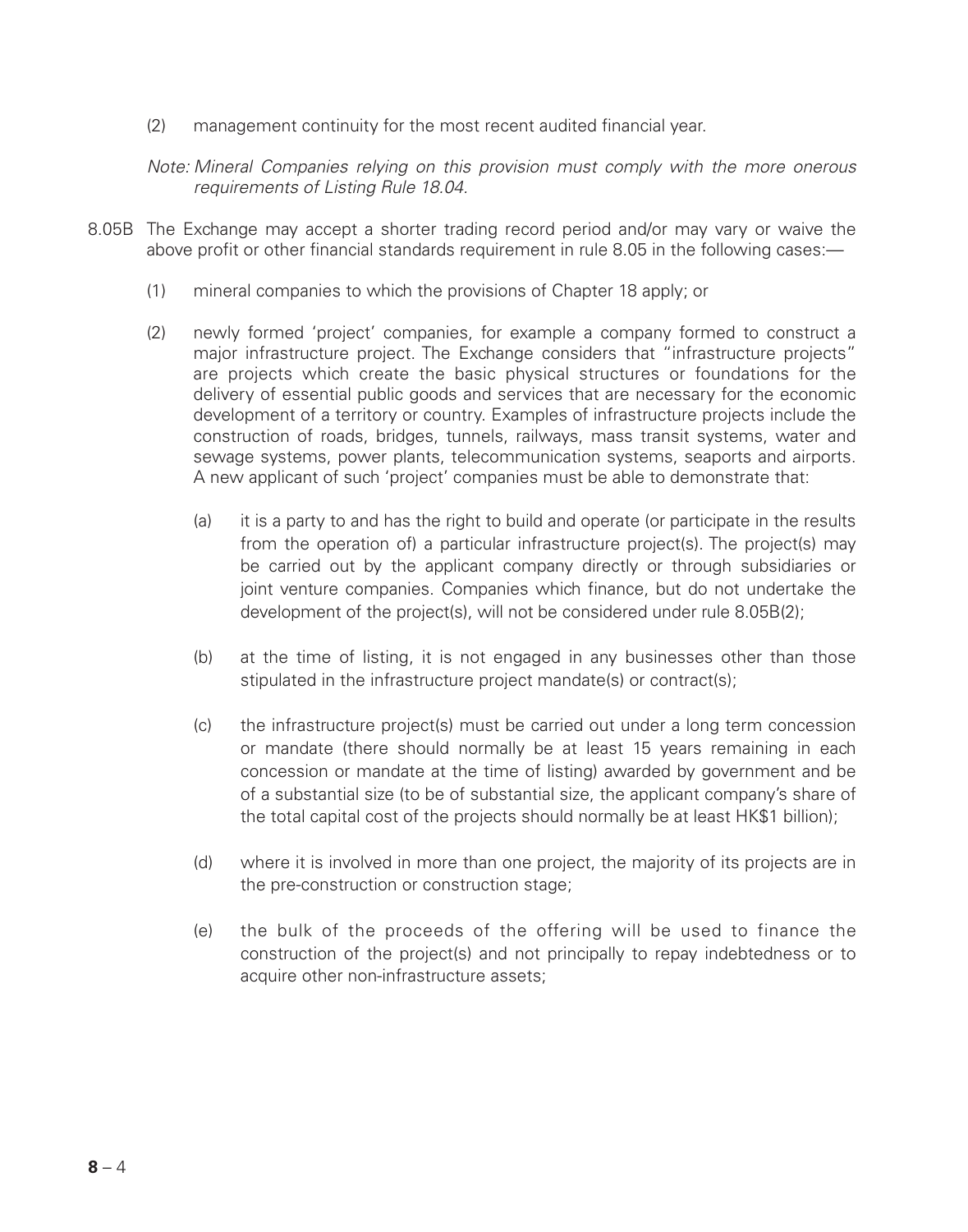- (f) it will not and will procure its subsidiaries or joint venture companies not to acquire any other type of assets or engage in such activity which will result in a change of business from those stipulated in the infrastructure project mandates(s) or contract(s) in the first three years after listing;
- (g) its substantial shareholders and management have the necessary experience, technical expertise, track record and financial strength to carry out the project(s) to completion and to operate it/them thereafter. In particular, its directors and management must have sufficient and satisfactory experience of at least three years in the line of business and industry of the new applicant. Details of such expertise and experience must be disclosed in the listing document of the new applicant; and
- (h) such additional disclosure of matters and documents, including business valuations, feasibility studies, sensitivity analyses and cash flow projections, as the Exchange may at its discretion require, will be included in the listing document of the new applicant; or
- (3) exceptional circumstances where the issuer or its group has a trading record of at least two financial years if the Exchange is satisfied that the listing of the issuer is desirable in the interests of the issuer and investors and that investors have the necessary information available to arrive at an informed judgement concerning the issuer and the securities for which listing is sought. In such cases the Exchange should be consulted at an early stage and additional conditions will be imposed pursuant to rule 2.04.
- 8.05C (1) An issuer (other than an investment company in which case the conditions set out in Chapter 21 apply) will not be regarded as suitable for listing if its group's assets consist wholly or substantially of cash and/or short-term investments (as defined in the notes to rule 14.82).
	- (2) Cash and/or short-term investments held by a member of an issuer's group that is a banking company (as defined in rule 14A.88), an insurance company (as defined in rule 14.04) or a securities house (as defined in rule 14.04) will normally not be taken into account when applying rule 8.05C(1).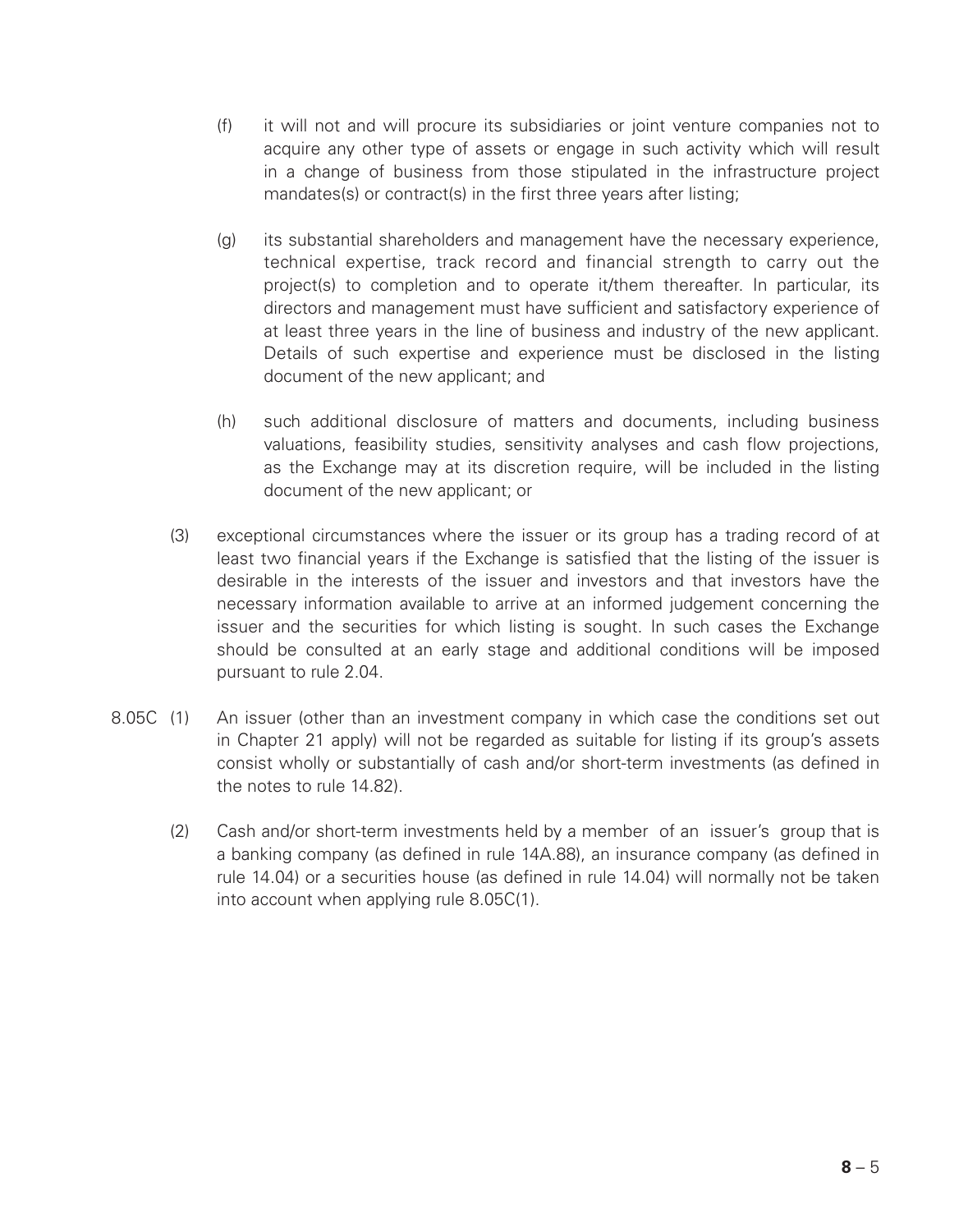*Note: This exemption will not apply to an issuer that operates a securities house where the Exchange has concerns that the issuer is holding cash and shortterm investments through a member to circumvent rule 8.05C(1). For example, an issuer holding excessive cash and/or securities investments cannot circumvent the rule by holding such assets through a member that is a licensed broker with minimal brokerage operations. The Exchange will apply a principle based approach and consider, among others, the cash and/or shortterm investments in light of the member's operating model and its cash needs for the purpose of its regulated activities, which should be substantiated by its historical track record.*

*Note: See Practice Note 3*

- 8.06 In the case of a new applicant, the latest financial period reported on by the reporting accountants (see Chapter 4) must not have ended more than six months before the date of the listing document.
- 8.07 There must be an adequate market in the securities for which listing is sought. This means that the issuer must demonstrate that there will be sufficient public interest in the business of the issuer and in the securities for which listing is sought.
- 8.08 There must be an open market in the securities for which listing is sought. This will normally mean that:—
	- (1) (a) at least 25% of the issuer's total number of issued shares must at all times be held by the public.
		- (b) where an issuer has one class of securities or more apart from the class of securities for which listing is sought, the total securities of the issuer held by the public (on all regulated market(s) including the Exchange) at the time of listing must be at least 25% of the issuer's total number of issued shares. However, the class of securities for which listing is sought must not be less than 15% of the issuer's total number of issued shares, having an expected market capitalisation at the time of listing of not less than HK\$125,000,000.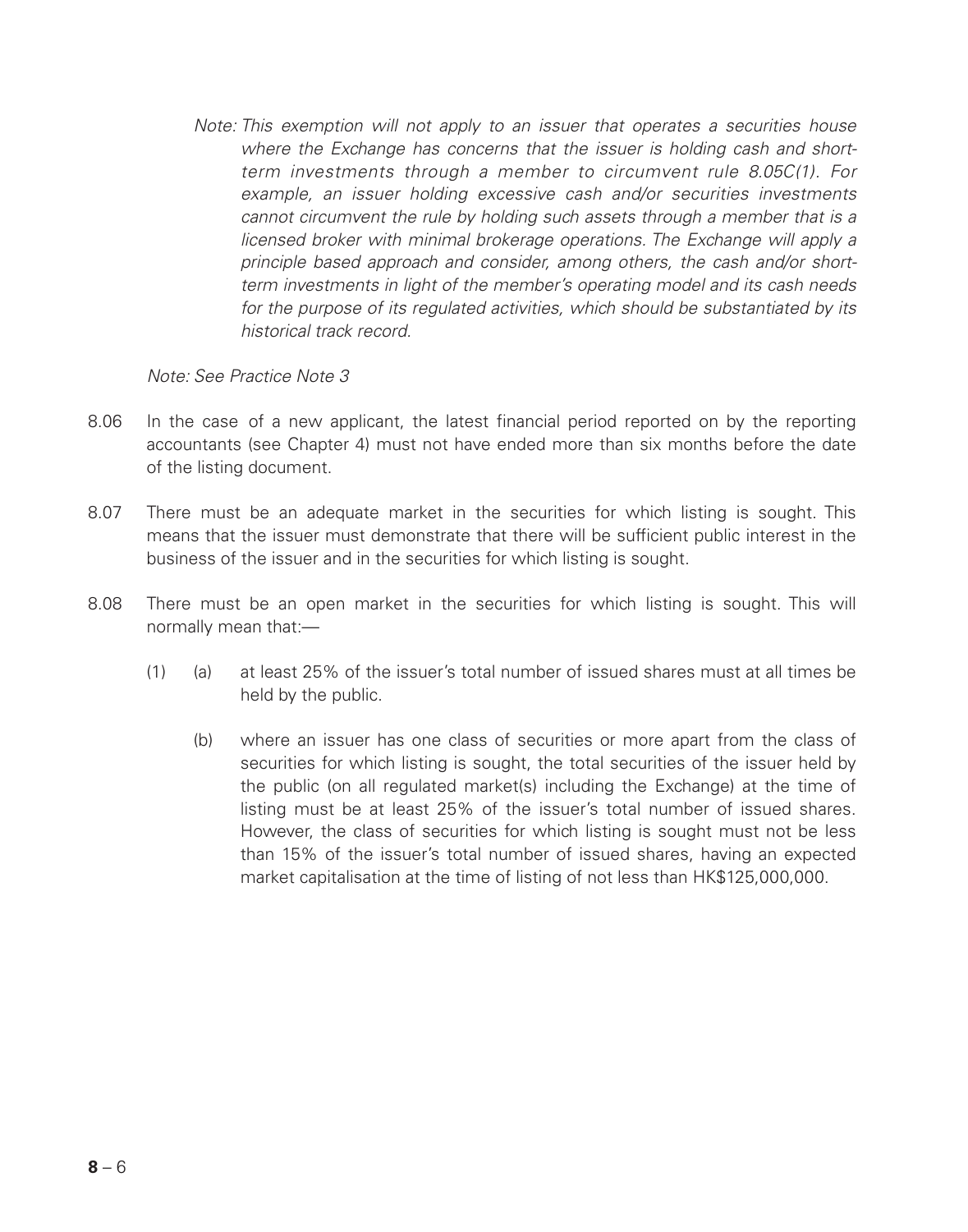- *Notes: (1) Issuers should note that the minimum prescribed percentage of securities must remain in public hands at all times. If the percentage falls below the minimum, the Exchange reserves the right to suspend trading until appropriate steps have been taken to restore the minimum percentage of securities in public hands. In this connection, the Exchange will normally require suspension of trading in an issuer's securities where the percentage of its public float falls below 15% (or 10% in the case of an issuer that has been granted a public float waiver under rule 8.08(1)(d) at the time of listing).*
	- *(2) Where the percentage has fallen below the minimum, the Exchange may refrain from suspension if the Exchange is satisfied that there remains an open market in the securities and either:*
		- *(a) the shortfall in the prescribed percentage arose purely from an increased or newly acquired holding of the listed securities by a person who is, or after such acquisition becomes, a core connected person only because he is a substantial shareholder of the issuer and/or any of its subsidiaries. Such substantial shareholder must not be a controlling shareholder or single largest shareholder of the issuer.* He must also be independent of the issuer, directors *and any other substantial shareholders of the issuer and must not be a director of the issuer. If the substantial shareholder has any representative on the board of directors of the issuer, he must demonstrate that the representation is on a non-executive basis. In general, the Exchange would expect this to apply to holdings of the listed securities by institutional investors with a wide spread of investments other than in the listed securities concerned. Holdings of the listed securities by venture capital funds which have been involved in the management of the issuer before and/ or after listing would not qualify. The issuer must provide sufficient information to the Exchange to demonstrate the independence of such substantial shareholder and to inform the Exchange of any change in circumstances which would affect his independence as soon as it becomes aware of such change; or*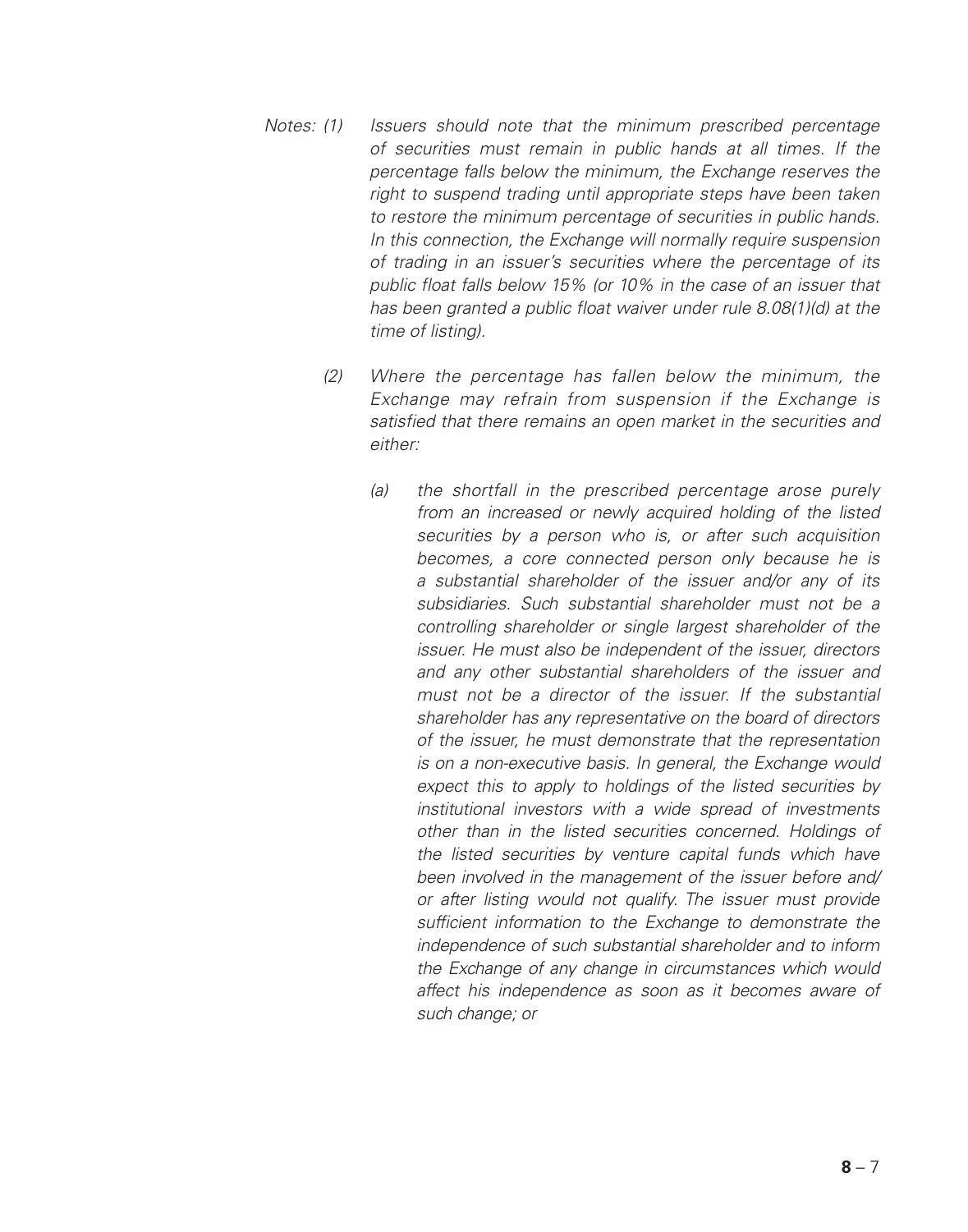- *(b) the issuer and the controlling shareholder(s) or single largest shareholder undertake to the Exchange to take appropriate steps to ensure restoration of the minimum percentage of securities to public hands within a specified period which is acceptable to the Exchange.*
- *(3) At any time when the percentage of securities in public hands is less than the required minimum, and the Exchange has permitted trading in the securities to continue, the Exchange will monitor closely all trading in the securities to ensure that a false market does not develop and may suspend the securities if there is any unusual price movement.*
- (c) Notwithstanding the requirement that the minimum prescribed percentage of securities must at all times remain in public hands, the Exchange may consider granting a temporary waiver to an issuer which is the subject of a general offer under the Takeovers Code (including a privatisation offer), for a reasonable period after the close of the general offer to restore the percentage. The issuer must restore the minimum percentage of securities in public hands immediately after the expiration of the waiver, if granted.
- (d) The Exchange may, at its discretion, accept a lower percentage of between 15% and 25% in the case of issuers with an expected market capitalisation at the time of listing of over HK\$10,000,000,000, where it is satisfied that the number of securities concerned and the extent of their distribution would enable the market to operate properly with a lower percentage, and on condition that the issuer will make appropriate disclosure of the lower prescribed percentage of public float in the initial listing document and confirm sufficiency of public float in successive annual reports after listing (see rule 13.35). Additionally, a sufficient portion (to be agreed in advance with the Exchange) of any securities intended to be marketed contemporaneously within and outside Hong Kong must normally be offered in Hong Kong;
	- *Note: The revised lower prescribed percentage of between 15% and 25% of public float shall not apply retrospectively nor amend arrangements in place before 31March 2004*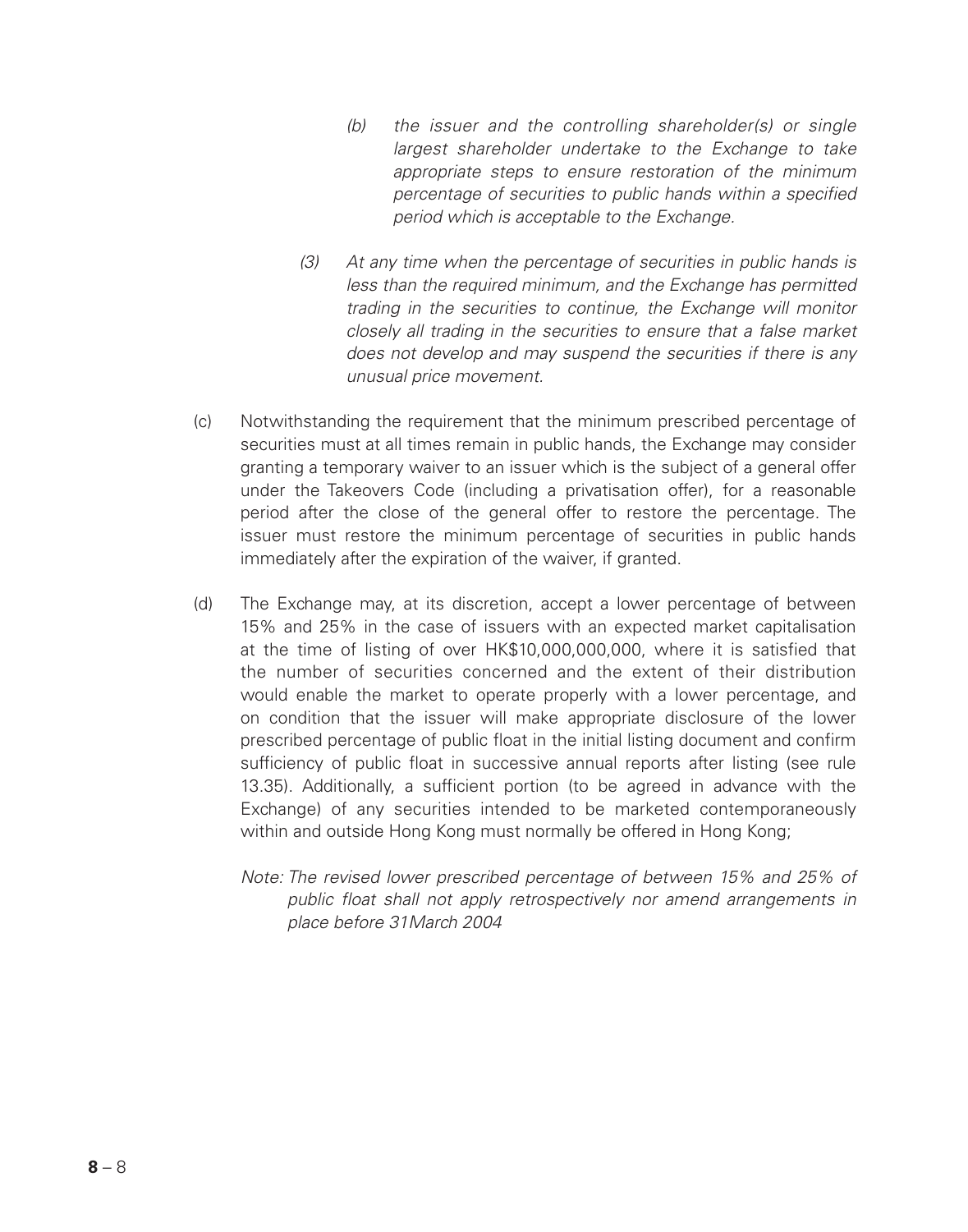- (2) for a class of securities new to listing, at the time of listing there must be an adequate spread of holders of the securities to be listed, except where: (a) they are options, warrants or similar rights to subscribe for or purchase shares; (b) they are offered to existing holders of a listed issuer's shares by way of bonus issue; and (c) in the 5 years before the date of the announcement of the proposed bonus issue, there are no circumstances to indicate that the issuer's shares may be concentrated in the hands of a few shareholders. The number will depend on the size and nature of the issue, but in all cases there must be at least 300 shareholders; and
- (3) not more than 50% of the securities in public hands at the time of listing can be beneficially owned by the three largest public shareholders, save where: (a) the securities to be listed are options, warrants or similar rights to subscribe or purchase shares; (b) such securities are offered to existing holders of a listed issuer's shares by way of bonus issue; and (c) in the 5 years preceding the date of the announcement on the proposed bonus issue, there are no circumstances to indicate that the shares of the issuer may be concentrated in the hands of a few shareholders.
- 8.09 (1) The expected market capitalisation at the time of listing of the securities of a new applicant which are held by the public (see rule 8.24) in accordance with rule 8.08(1) must be at least HK\$125,000,000.
	- (2) The expected market capitalisation of a new applicant at the time of listing must be at least HK\$500,000,000 which shall be calculated on the basis of all issued shares (including the class of securities for which listing is sought and such other class(es) of securities, if any, that are either unlisted or listed on other regulated market(s)) of the new applicant at the time of listing.
	- (3) The expected market capitalisation at the time of listing of each class of securities for which listing is sought, other than options, warrants or similar rights to subscribe or purchase securities, must, in the case of both new applicants and listed issuers, be at least HK\$50,000,000.
	- (4) In the case of options, warrants or similar rights to subscribe or purchase securities for which listing is sought, the expected market capitalisation at the time of listing must, in the case of both new applicants and listed issuers, be at least HK\$10,000,000.
	- (5) Further issues of securities of a class already listed are not subject to the limits set out in this rule. In exceptional cases, a lower expected initial market capitalisation may be acceptable where the Exchange is satisfied as to marketability.
	- *Note: The fact that an applicant is able to satisfy the minimum market capitalisation criterion does not of itself mean that the applicant will be accepted as suitable for listing.*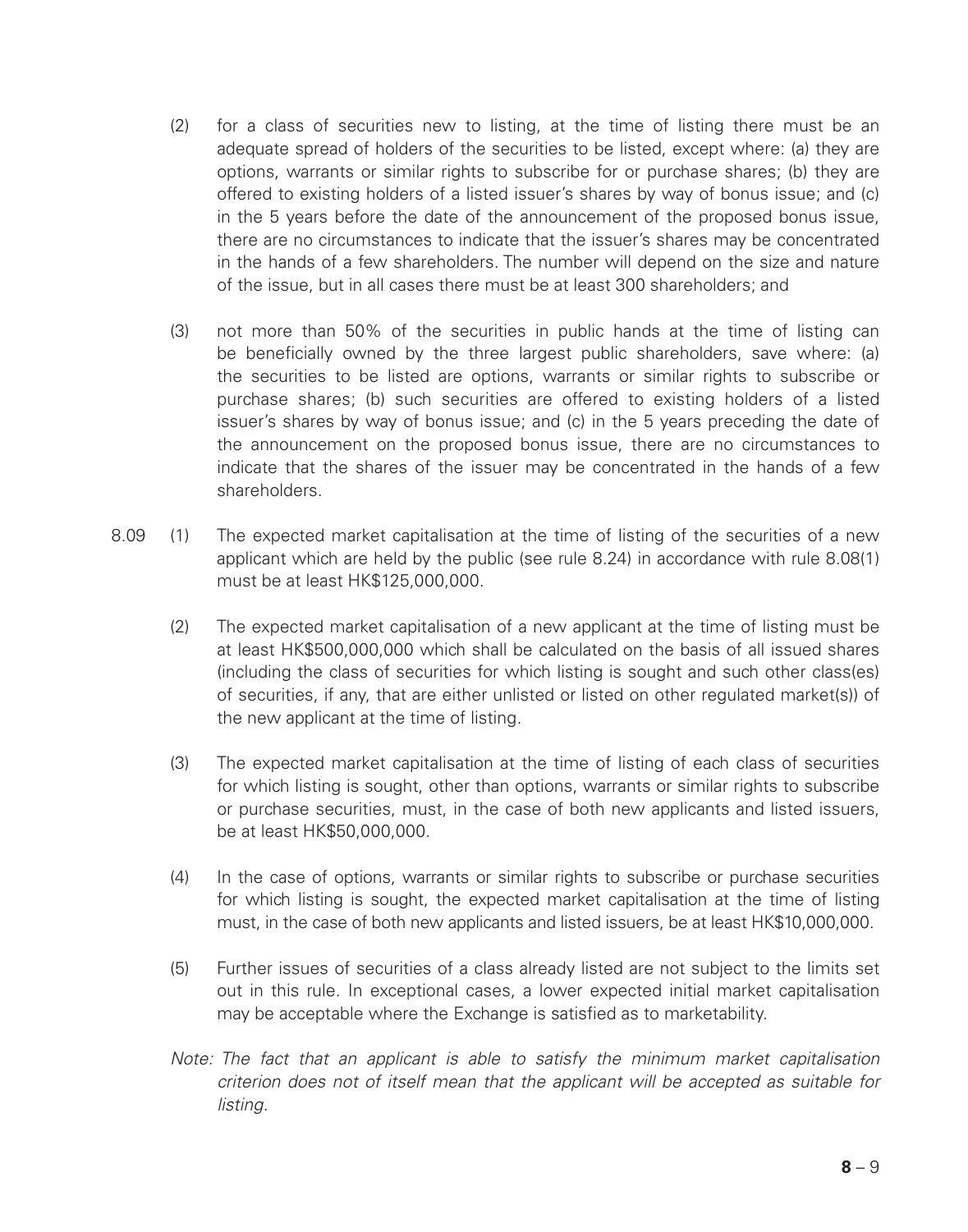- 8.09A The expected issue price of the securities for which listing is sought shall be used as a basis for determining the market value of the other class(es) of securities of the new applicant that are unlisted, or listed on other regulated market(s).
- 8.10 (1) Where a new applicant has a controlling shareholder with an interest in a business apart from the applicant's business which competes or is likely to compete, either directly or indirectly, with the applicant's business (the "excluded business"):
	- (a) the applicant's listing document must prominently disclose the following:
		- (i) reasons for the exclusion of the excluded business;
		- (ii) a description of the excluded business and its management, to enable investors to assess the nature, scope and size of such business, with an explanation as to how such business may compete with the applicant's business;
		- (iii) facts demonstrating that the applicant is capable of carrying on its business independently of, and at arms length from the excluded business;
		- (iv) whether the controlling shareholder intends to inject the excluded business into the applicant in future, together with the time frame during which the controlling shareholder intends to or does not intend to inject the excluded business. If there is any change in such information after listing, the applicant must disclose it by way of an announcement published in accordance with rule 2.07C as soon as it becomes aware of such change; and
		- (v) any other information considered necessary by the Exchange;

*Note: See also paragraph 27A of Appendices 1A and 1E.*

- (b) if after its listing the applicant proposes to acquire all or part of the excluded business, the enlarged group must meet the trading record requirements of rule 8.05; and
- (c) all connected transactions between the excluded business and the applicant after listing must strictly comply with the requirements of chapter 14A.

*Note: An interest in an excluded business may consist of the following:*

*(i) where the business is conducted through a company, an interest as a director (other than an independent non-executive director) or a substantial shareholder of such company;*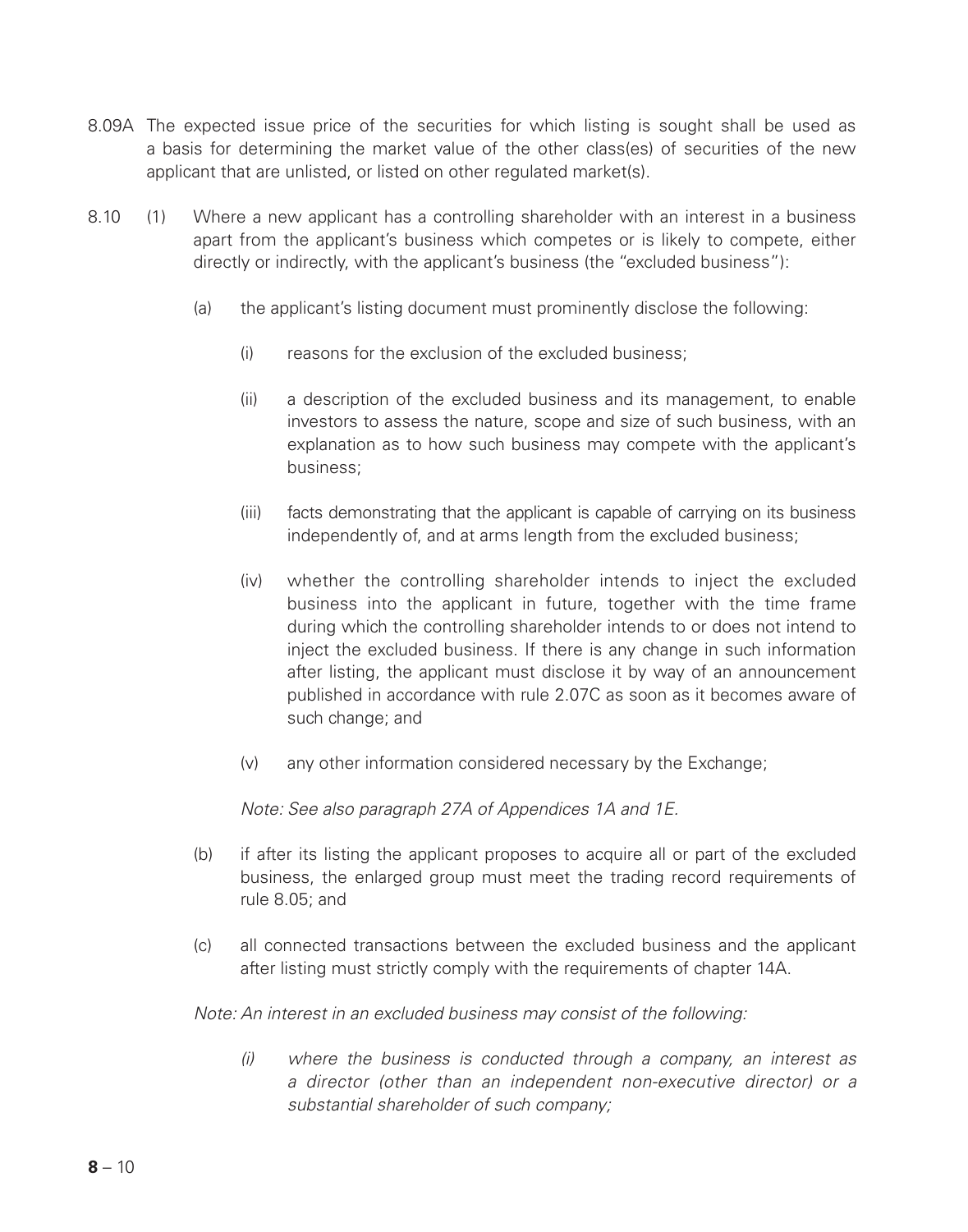- *(ii) where the business is conducted through a partnership, an interest as a partner in such partnership; or*
- *(iii) where the business is conducted as a sole proprietorship, the interest as the sole proprietor of such business.*

*Where such company is a holding company, the applicant may disclose the information required under rule 8.10(1)(a) for such company and its subsidiaries on a group basis.*

- (2) Where any of the directors of a new applicant is interested in any business apart from the applicant's business, which competes or is likely to compete, either directly or indirectly, with the applicant's business:
	- (a) the applicant's listing document must prominently disclose the information required under rule 8.10(1)(a)(ii) and (iii) of each director's interest in such business and any other information considered necessary by the Exchange;
	- (b) after listing, the directors (including any director appointed after listing) must continue to prominently disclose details as required under rule 8.10(2)(a) of any such interests (including any interests acquired after listing) in the applicant's annual reports; and
	- (c) the directors must also prominently disclose in the applicant's annual reports any change in details previously so disclosed in the applicant's listing document or annual reports.
	- *Notes: (1) A director's interest in such a business may consist of the following:*
		- *(i) where the business is conducted through a company, an interest as a director (other than an independent non-executive director) or a substantial shareholder of such company;*
		- *(ii) where the business is conducted through a partnership, an interest as a partner in such partnership; or*
		- *(iii) where the business is conducted as a sole proprietorship, the interest as the sole proprietor of such business.*

*Where such company is a holding company, the applicant may disclose the information required under rule 8.10(2) for such company and its subsidiaries on a group basis.*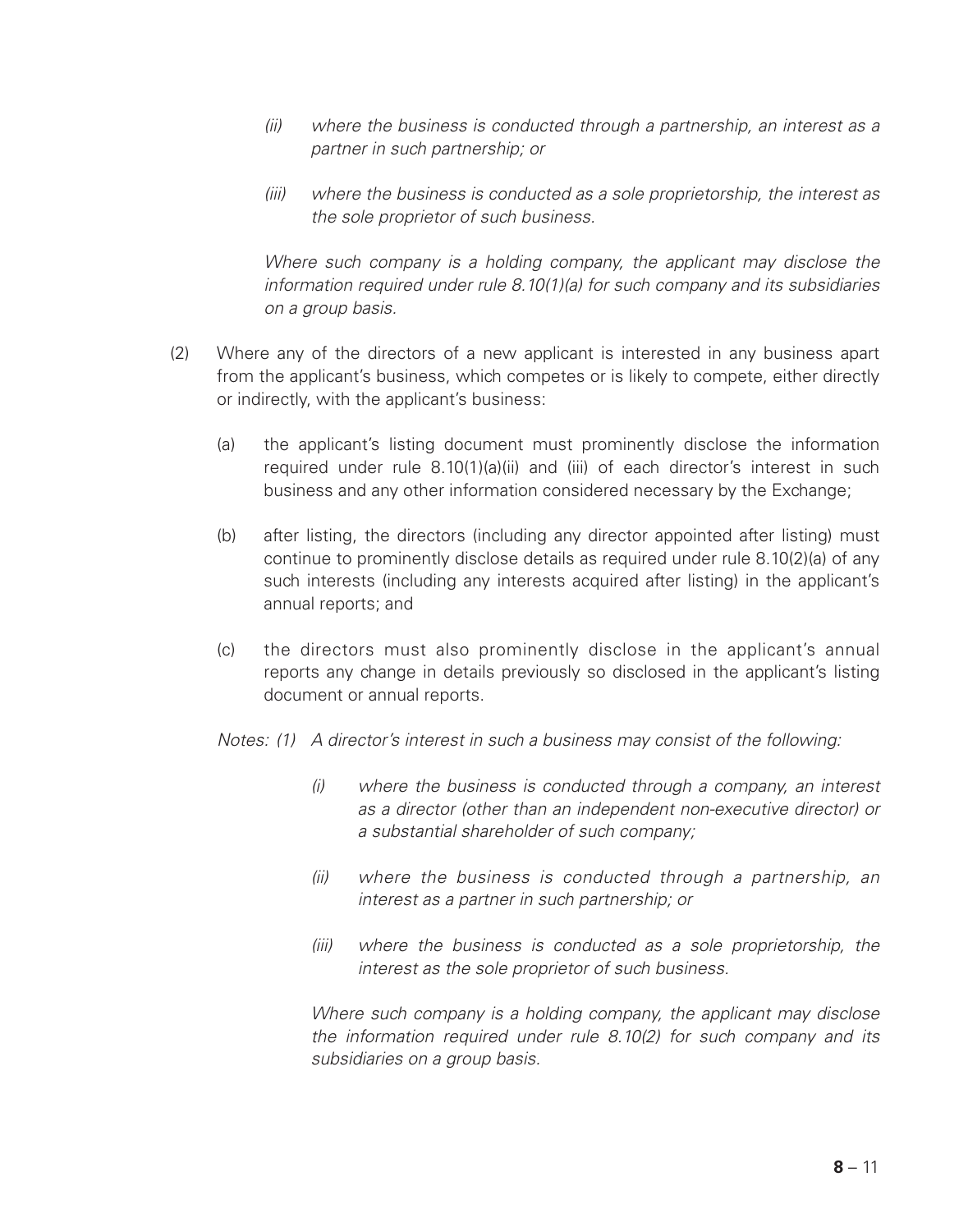- *(2) Listed issuers must comply with the disclosure requirements under rule 8.10(2)(b) and (c) commencing from the first annual report published after 30th April 2000.*
- *(3) The disclosure requirements under rule 8.10(2) do not apply to independent non-executive directors of a new applicant or a listed issuer.*
- (3) In cases where rule 8.10(1) or (2) applies, the Exchange may require the appointment of a sufficient number of independent non-executive directors to ensure that the interests of the general body of shareholders will be adequately represented.
- *Note: Directors are reminded of their fiduciary duties to the issuer and that they must, in the performance of their duties as directors, avoid actual and potential conflicts of interest and duty. Such considerations may arise in situations where directors have business interests which are similar to those of the issuer or where it is proposed that the issuer makes any decision to acquire or not to acquire any such asset or business. The attention of the directors is also drawn to the duty of directors not to profit themselves to the detriment of the issuer.*
- 8.11 The share capital of a new applicant must not include shares of which the proposed voting power does not bear a reasonable relationship to the equity interest of such shares when fully paid ("B Shares") and the Exchange will not be prepared to list any new B Shares issued by a listed issuer nor to allow any new B Shares to be issued by a listed issuer (whether or not listing for such shares is to be sought on the Exchange or any other stock exchange) except:—
	- (1) in exceptional circumstances agreed with the Exchange;
	- (2) in the case of those listed companies which already have B Shares in issue, in respect of further issues of B Shares identical in all respects with those B Shares by way of scrip dividend or capitalisation issue, provided that the total number of B Shares in issue remains substantially in the same proportion to the total number of other voting shares in issue as before such further issue; or
	- (3) as permitted by Chapter 8A or Chapter 19C of these rules.
- 8.12 A new applicant applying for a primary listing on the Exchange must have a sufficient management presence in Hong Kong. This will normally mean that at least two of its executive directors must be ordinarily resident in Hong Kong.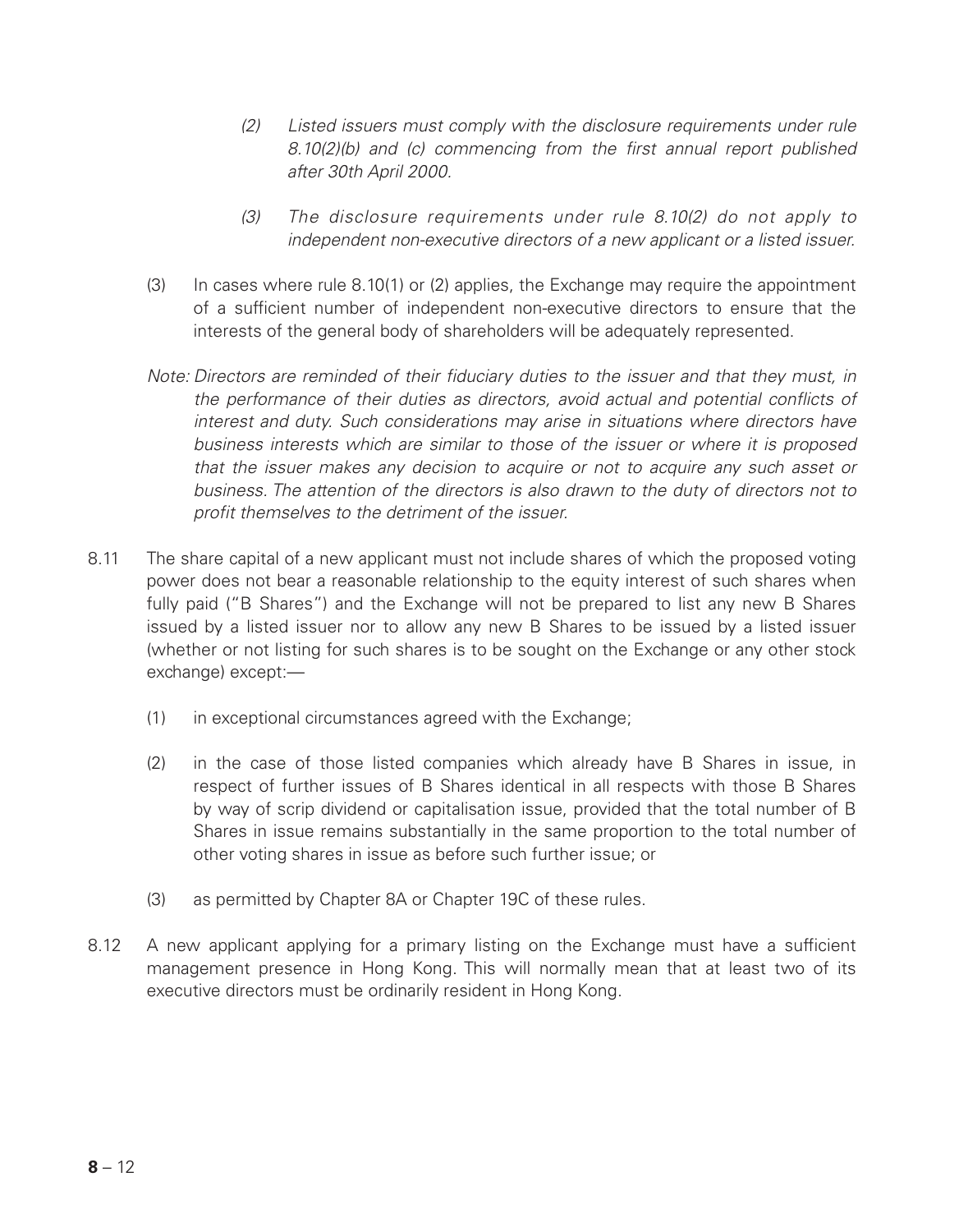- 8.13 The securities for which listing is sought must be freely transferable. Partly-paid securities will normally be regarded as fulfilling this condition provided that in the Exchange's view their transferability is not unreasonably restricted and dealings in them can take place on an open and proper basis. Existing issued securities which are offered for sale on an instalment payment basis, approved by the Exchange, will normally be regarded as fulfilling this condition.
	- *Note: Since it is not common practice in Hong Kong for purchasers to register every transaction, a vendor of a partly-paid security cannot ensure that his name is removed from the register and he may therefore retain his original liability to pay further calls on the security. To demonstrate that dealings in partly-paid securities can take place on an open and proper basis, there must be either:—*
		- *(a) adequate arrangements have been put in place to ensure that the vendor of the partly-paid security can effectively transfer all of the liability to pay further calls on the security to the purchaser without any right of recourse; or*
		- *(b) the issuer has limited the amount unpaid to a maximum of 50 per cent. of the issue price and the securities will become fully paid within twelve months from the date of issue and that the issuer has made full and detailed disclosure of the peculiar risks attaching to such securities whilst they remain partly-paid; or*
		- *(c) the issuer has made provisions which will ensure that every trade in the securities has to be registered such that vendors of the securities do not remain as the registered holders after the settlement of the trade.*
- 8.13A (1) In the case of a new applicant or a listed issuer in respect of a class of securities new to listing, the securities for which listing is sought must be Eligible Securities from the date on which dealings in the securities are to commence.
	- (2) The new applicant or the listed issuer must make all necessary arrangements to comply with sub-paragraph (1).
	- (3) Sub-paragraph (1) does not apply in the case of a new applicant or a listed issuer which is unable to satisfy the eligibility criteria as determined from time to time by HKSCC by reason only of a provision of law affecting the transferability or ownership of the new applicant's or the listed issuer's securities.
	- (4) The Exchange may, in exceptional circumstances and in the absolute discretion of the Exchange, waive compliance with sub-paragraph (1).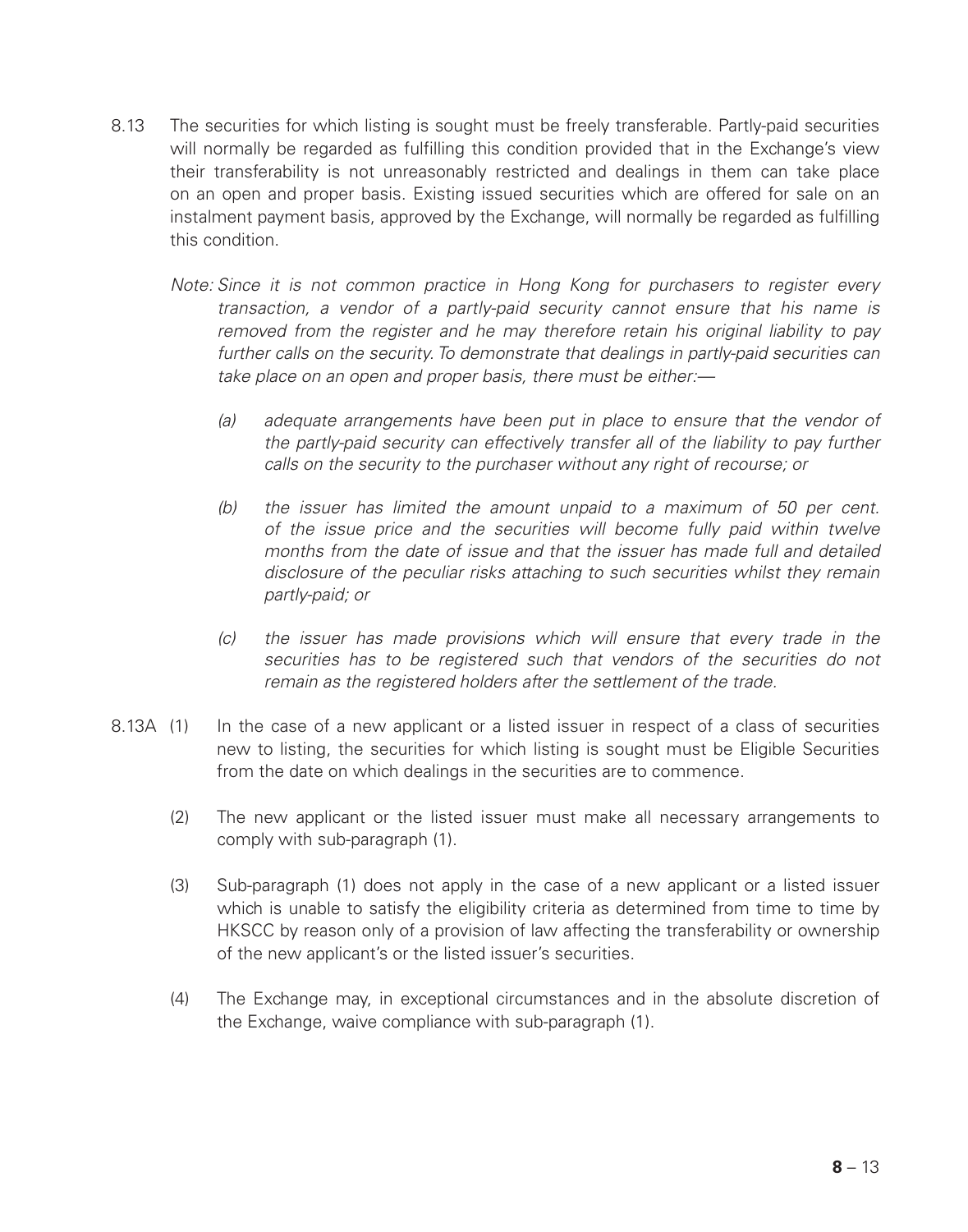- (5) An issuer shall ensure, so far as it is able, that its securities remain Eligible Securities.
- 8.14 The securities for which listing is sought must be issued in conformity with the law of the place where the issuer is incorporated or otherwise established and in conformity with the issuer's memorandum and articles of association or equivalent documents and all authorisations needed for their creation and issue under such law or documents must have been duly given.
- 8.15 Without prejudice to the specific requirements for management experience under rules 8.05A, 8.05B(2) and 18.04, the persons proposed to hold office as directors of the issuer must meet the requirements of Chapter 3.
- 8.16 The issuer must be an approved share registrar or employ an approved share registrar to maintain in Hong Kong its register of members.
- 8.17 The issuer must appoint a company secretary who satisfies rule 3.28.
- 8.18 Securities to which options, warrants or similar rights to subscribe or purchase equity securities are attached must comply both with the requirements applicable to the securities for which listing is sought and with the requirements applicable to such options. warrants or similar rights (see Chapter 15).
- 8.19 Where application for listing is made in respect of any class of securities:—
	- (1) if none of the securities of that class are already listed, the application must relate to all securities of that class issued or proposed to be issued; or
	- (2) if some of the securities of that class are already listed, the application must relate to all further securities of that class issued or proposed to be issued.
- 8.20 Listing must be sought for all further issues of securities of a class already listed prior to the issue of the securities.
- 8.21 (1) Subject to (2) and (3) below the Exchange will not normally consider an application for listing from a new applicant which:—
	- (a) has changed the period of its financial year during the latest complete financial year (being twelve months) immediately preceding the proposed date of issue of the listing document; or
	- (b) intends to change the period of its financial year during the period of the profit forecast, if any, or the current financial year, whichever is the longer period.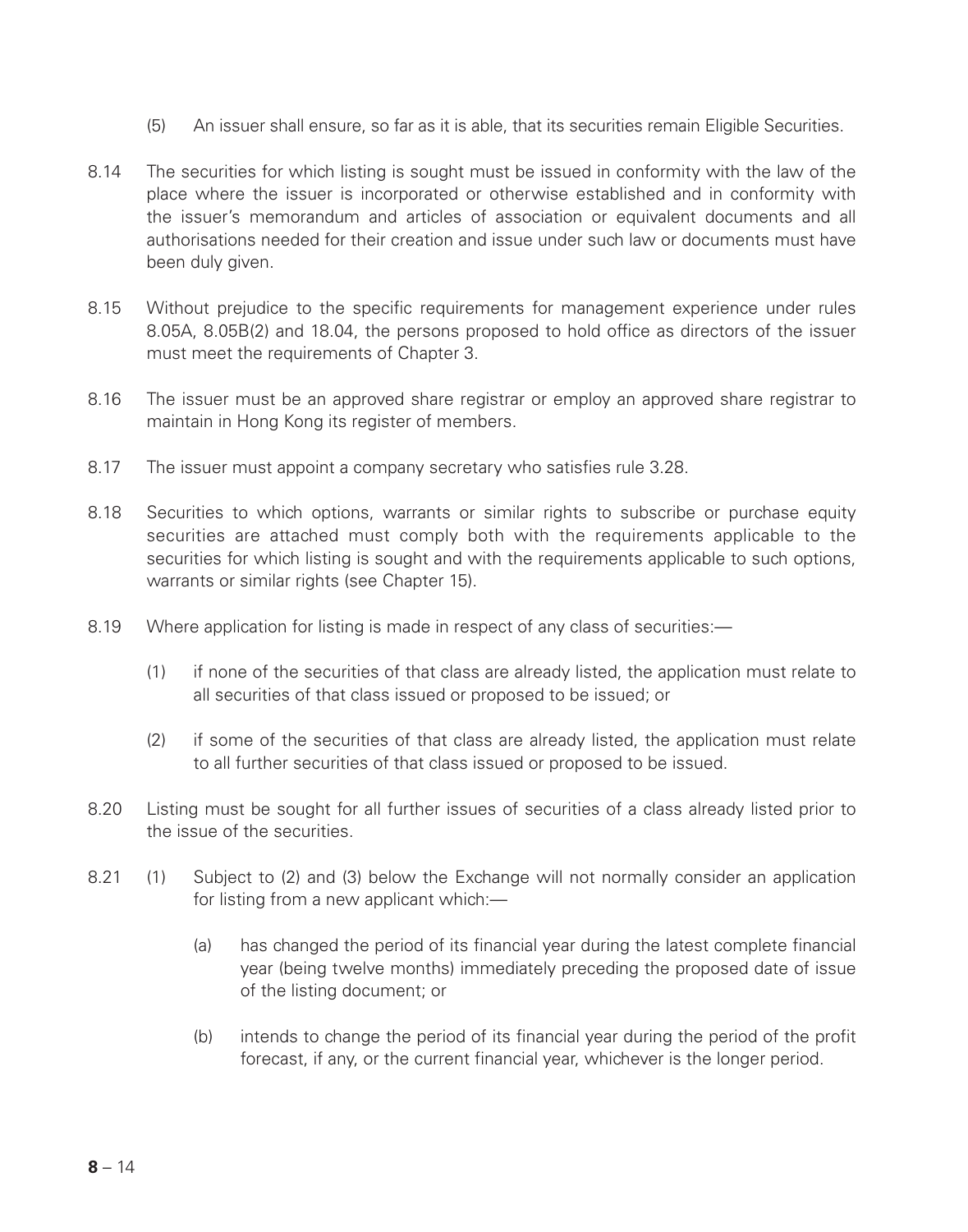- (2) Notwithstanding (1) above, a subsidiary of the new applicant will normally be permitted to change the period of its financial year provided that:—
	- (a) the change is to make the subsidiary's financial year coterminous with that of the new applicant;
	- (b) appropriate adjustments are made in the trading record and profit forecast and such adjustments are fully explained in statements which must be provided to the Exchange; and
	- (c) adequate disclosure is provided in the listing document and the accountants' report of the reason for the change and the effect of the change on the new applicant's group trading record or profit forecast.
- (3) Notwithstanding (1) above, the Exchange may consider an application for a waiver from strict compliance with rule 8.21(1) if:—
	- (a) the new applicant is an investment holding company and the change is to allow its financial year to be coterminous with that of all or a majority of its major operating subsidiaries;
	- (b) the new applicant would be able to satisfy all requirements under rule 8.05 before and after the proposed change; and
	- (c) the proposed change will not materially affect the presentation of financial information, or result in any omission of material information in the listing document or information that would otherwise be relevant to assessment of the new applicant's suitability.
- 8.21A (1) A new applicant must include a working capital statement in the listing document. In making this statement the new applicant must be satisfied after due and careful enquiry that it and its subsidiary undertakings, if any, have available sufficient working capital for the group's present requirements, that is for at least the next 12 months from the date of publication of the listing document. The sponsor to the new applicant must also confirm to the Exchange in writing that:
	- (a) it has obtained written confirmation from the new applicant that the working capital available to the group is sufficient for its present requirements, that is for at least the next 12 months from the date of publication of the listing document; and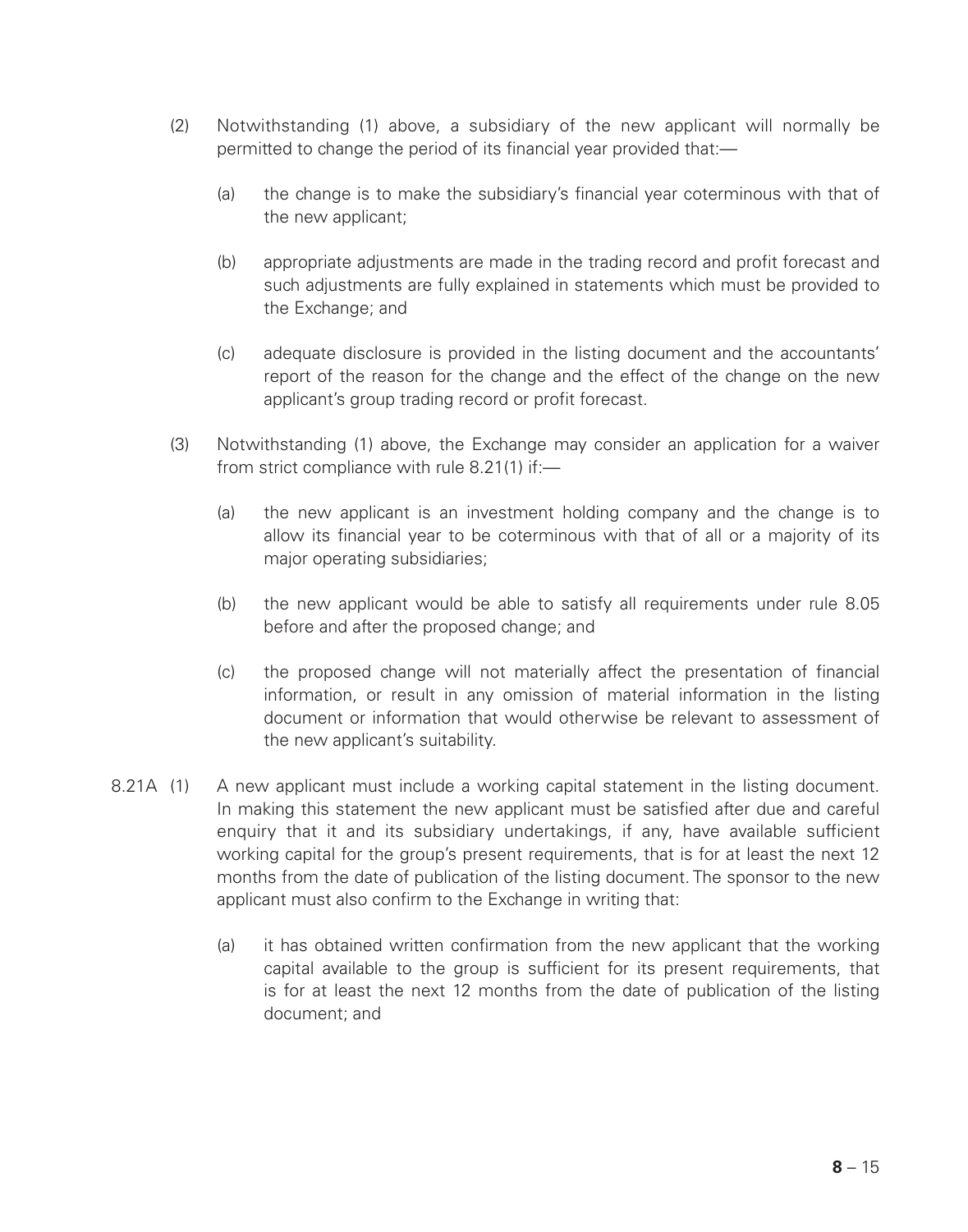- (b) it is satisfied that this confirmation has been given after due and careful enquiry by the new applicant and that the persons or institutions providing finance have stated in writing that the relevant financing facilities exist.
- *Note 1: This rule is modified for a new applicant Mineral Company which must comply with the requirements of rules 18.03(4) and 18.03(5).*
- *Note 2: This rule is modified for a new applicant under Chapter 18A which must comply with the requirements of rule 18A.03(4).*
- (2) The Exchange will not require a working capital statement under rule 8.21A(1), paragraph 36 of Part A of Appendix 1 and paragraph 36 of Part E of Appendix 1 to be made by a new applicant which is a banking company or an insurance company, provided that:—
	- (a) the inclusion of such a statement would not provide significant information for investors;
	- (b) the new applicant's solvency and capital adequacy are subject to prudential supervision by another regulatory body; and
	- (c) the new applicant will provide alternative disclosures on (i) the regulatory requirements as to the solvency, capital adequacy and liquidity of banking companies or insurance companies (as the case may be) in the relevant jurisdiction or place of operation; and (ii) the new applicant's solvency ratios, capital adequacy ratios and liquidity ratios (as applicable) for the latest three financial years.

*Note: Refer to Chapter 3A for other sponsor obligations.*

8.21B [Repealed 1 February 2012]

## **Deemed New Applicants**

8.21C Without prejudice to the generality of other applicable provisions of the Exchange Listing Rules, a listed issuer that is treated as if it were a new applicant must meet all the basic conditions set out in this Chapter 8, unless otherwise waived by the Exchange. In the case of a reverse takeover, the acquisition targets (as defined in rule 14.04(2A)) and the enlarged group must meet the requirements under rule 14.54. In cases of doubt, issuers or advisers should consult the Exchange at an early stage.